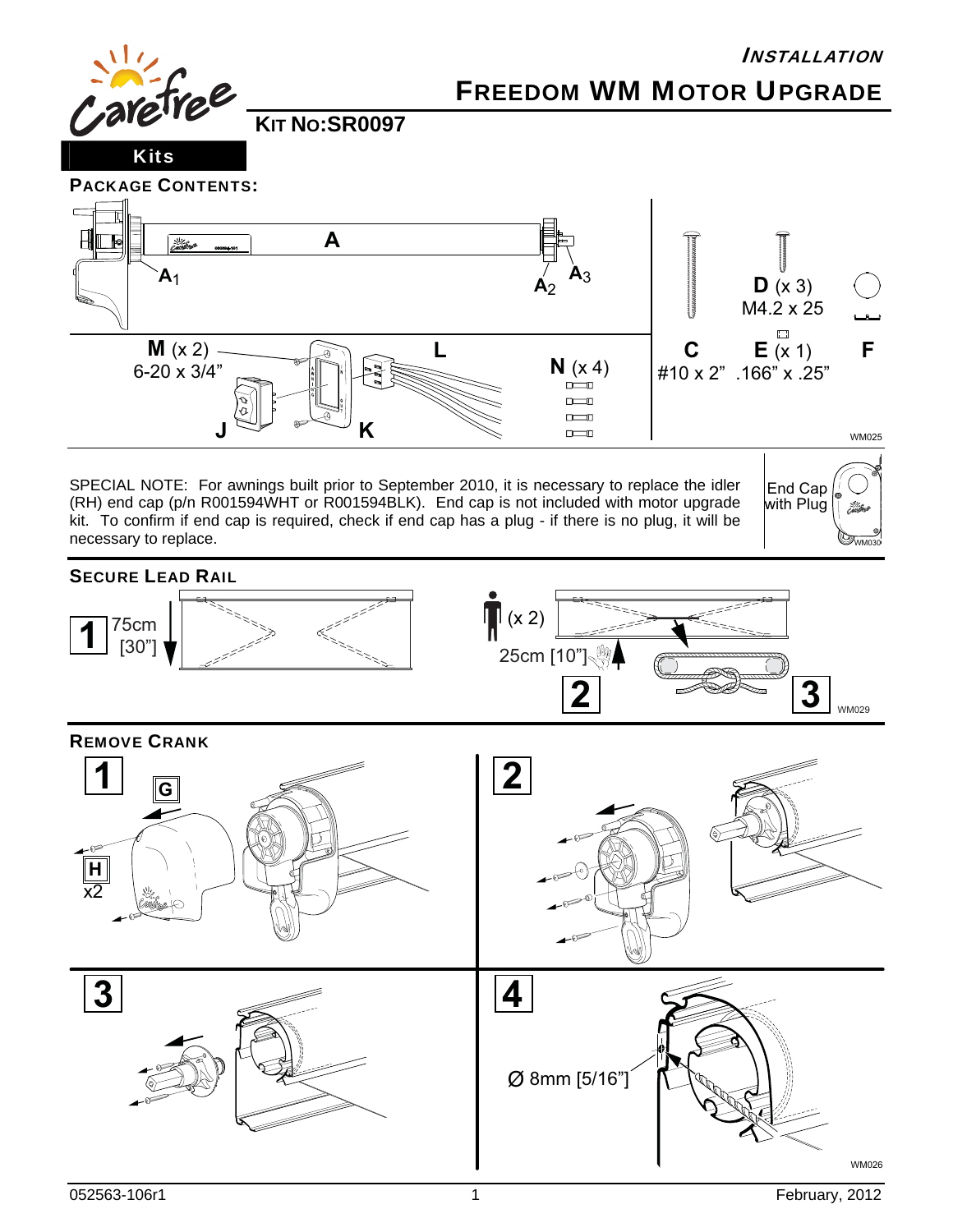**CAREFREE FREEDOM WM MOTOR UPGRADE** INSTALL MOTOR **1 1b** A  $L$ "B"  $\overline{A_3}$  $\overline{A_1}$ **1c**  $A_2$ **1a 2** (P  $\langle \text{C}\rangle$ 12-16 in-lbs. **3**  $\langle \overline{D} \rangle$ (x3) 25-30 in-lbs.<br> $\frac{25-30}{2}$ E **4** G



WM027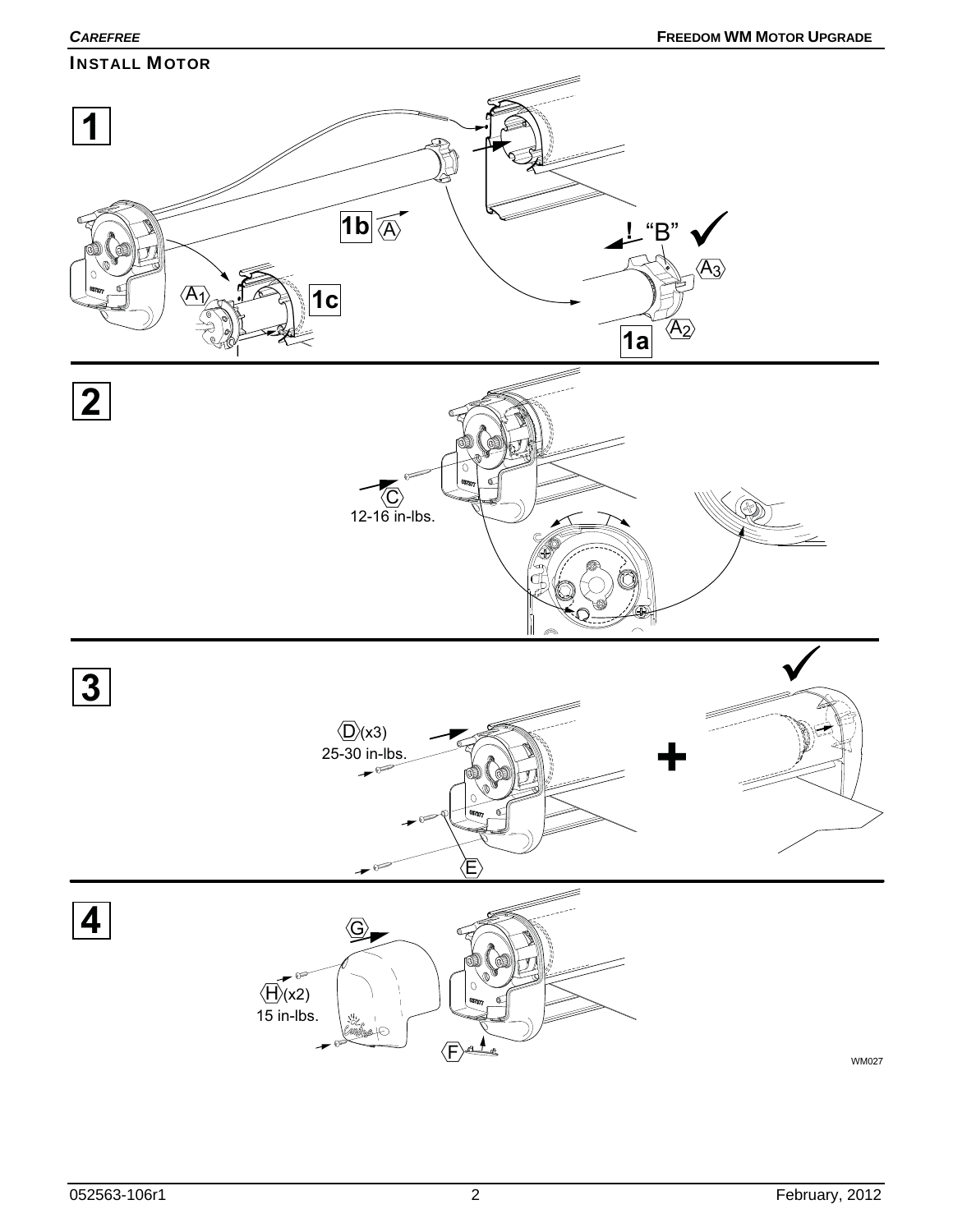# INSTALL SWITCH